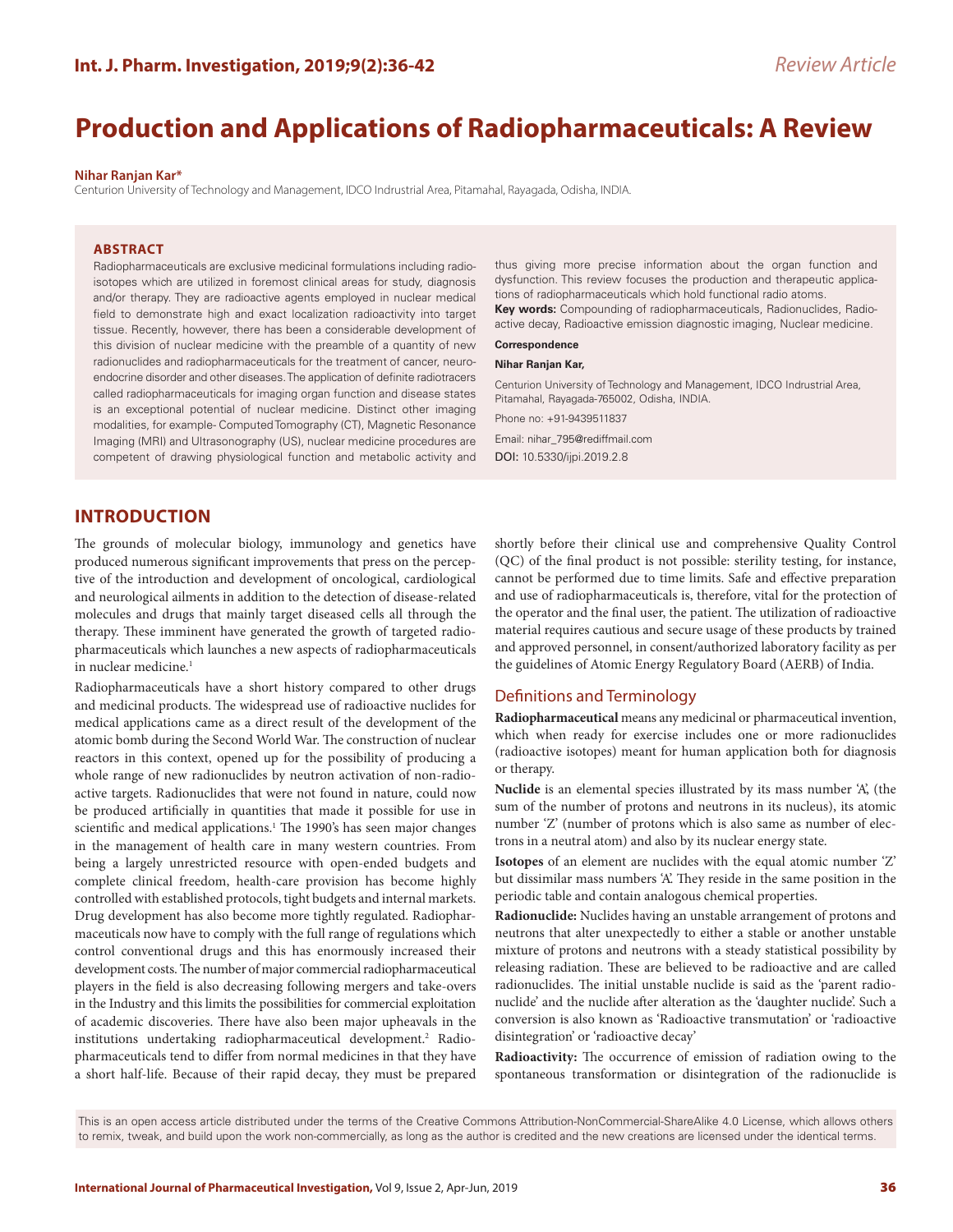known as 'Radioactivity'. However, the term radioactivity is also used to express the physical quantity (activity or strength) of this phenomenon. The radioactivity of a preparation is the number of nuclear disintegrations or transformations per unit time.

**Units of Radioactivity:** In the International System (SI), the unit of radioactivity is one nuclear transmutation per second and is expressed in Becquerel (Bq), named after the scientist Henri Bequerel. The old unit of radioactivity was Curie (Ci), named after the scientists Madame Marie Curie and Pierre Curie, the pioneers who studied the phenomenon of radioactivity. One Ci is the number of disintegrations emanating from 1g of Radium-226 and is equal to 3.7 x 1010 Bq. Absolute radioactivity measurements require a specialized laboratory, but identification and measurement of radiation can be carried out relatively by comparing with standardized preparations provided by Reference Laboratories recognized by the International or National Authorities. (With all statements involving radioactivity, it is necessary to include a reference date of measurement in case of radionuclides with half-life less than 30 days. The time of standardization should be expressed to the nearest hour. For radionuclides with a half-life period of less than one day, a more precise statement of reference time should be given.

**Half-Life Period:** The time in which a given quantity of a radionuclide decays to half its initial value is termed as half-life  $(T_{1/2})$ .

**Radionuclide generator:** Any system or device incorporating a fixed parent radionuclide from which is produced a daughter radionuclide is extracted by elution or by any other method. For e.g., the most widely used radionuclide generator in radiopharmacy is 99Mo-99mTc generator.

**Radionuclidic purity:** The ratio, expressed as a percentage, of the radioactivity of the radionuclide of interest to the total radioactivity of the radioactive preparation is referred to as the 'Radionuclidic Purity'. In the context of radiopharmaceuticals, 'Radionuclidic purity' is an important quality parameter and it is mandatory that the radionuclidic impurities to be within the stipulated limits. Such radionuclidic impurities, arise during the radionuclide production, are hence, dependent on the production methodroute. In the context of radiopharmaceuticals, the acceptable limits for the possible radionuclides are listed in the individual monographs.

**Isotopic carrier** is a stable isotope of the element either present or added to the radioisotope of the same element. Often, the radionuclides contain isotopic carriers and their content depends on the route/method followed for the production of the radionuclide.

**Radiochemical purity:** The ratio, expressed as a percentage, of the radioactivity of the radionuclide of interest in a stated chemical form, to the total radioactivity of that radionuclide present in the preparation, is referred to as 'Radiochemical Purity'. In the context of radiopharmaceuticals, radiochemical purity is an important quality parameter, which needs to be within the stipulated limits. The relevant radiochemical impurities are listed with their limits in the individual monographs for each Radiopharmaceutical.

**Chemical purity** of a chemical substance is the percentage of the chemical of interest in the specified chemical form. In the monographs on radiopharmaceutical preparations, chemical purity of the active ingredient is indicated and controlled by specifying limits on chemical impurities.

**Specific radioactivity:** The radioactivity of a radionuclide per unit mass of the element or of the chemical form of the radioactive preparation is referred to as the 'Specific Radioactivity'; sometimes also referred as 'specific activity'.

**Radioactive concentration:** This refers to the radioactivity of a radionuclide per unit volume of the radioactive preparation.

**Total radioactivity:** The radioactivity of the radionuclide per unit of the dispensed formulation (vial, capsule, ampoule, generator, etc) is the

total radioactivity, which is an important parameter in dispensing and administration of the radioactive material to the patient as well as from the regulatory requrement for safe handling of the radioactive materials in a facility.

**Kit for radiopharmaceutical preparation:** It is a set of non-radioactive reagents to be reconstituted and/or combined with radionuclides following the protocol suggested by the manufacturer for preparing the final radiopharmaceutical formulations, prior to its administration. Such kits are Also often referred to as 'cold kits', as they are devoid of radioactivity. **Radiopharmaceutical precursor:** It is a chemical compound or ligand used in the synthesis of the radiopharmaceutical preparation. It could either be an inactive chemical compound or a radiolabeled intermediate produced for the preparation of radiopharmaceutical formulation, prior to administration.

Period of validity or Shelf life of Radiopharmaceutical: The time during which specifications described in the monograph are complied with, by the radiopharmaceutical denotes the shelf life of the radiopharmaceutical preparation. Any radiopharmaceutical preparations including the cold kits have limited shelf life, which needs to be clearly stated on the label as the expiry date and, if necessary, the time.

#### Production of Radionuclides

Radionuclides used in radiopharmaceuticals are produced artificially by the radioactive decay of other radioactive atoms. This production can be carried out by any of the following methods.

#### Radionuclide Generator

The radioisotope generator is an ion exchange column containing resin or alumina upon which a long-lived parent nuclide has been absorbed. Typical radionuclide generator is a glass or plastic column and the bottom of this is filled with adsorbent material on which parent nuclide is adsorbed. After the secular equilibrium that is after 4-5 half lives, the daughter nuclide growth is eluted in carrier freestate with appropriate solvent. It includes production of  $^{68}Ga$ ,  $^{82}Rb$ ,  $^{99m}Tc$  and  $^{113m}I$  radionuclides, out of which 99mTc is of particular importance. Due to its ideal imaging energy and physical half-life as well as the ability to bind to so many compounds, approximately 85% of all imaging procedures are performed following administrations of 99mTc. The versatile chemistry of technetium emerging from the 8 possible oxidation states, along with a proper understanding of structure-biologic activity relationship, has been exploited to yield a plethora of products meant for morphologic and functional imaging of different organs. Recent efforts have been directed toward the design of <sup>99mT</sup>c. Labeled compounds for estimating receptor or transporter functions. A number of bi-functional chelating agents that provide 99mTc labeled proteins and peptides of high *in vivo* stability with high radiochemical yields have also been developed.<sup>3</sup>

## Cyclotron Produced Radionuclides

The cyclotron and similar particle accelerators can be used only with charged particles such as electrons, protons and deuterons. This is because, the operation of such machines depend upon the interaction of magnetic and/or electrostatic fields with the change of particles undergoing acceleration. A beam of charged particles is produced by accelerating ions around a widening circle using magnetic field for control and electric current for acceleration. Various separation techniques are available to separate product from target. It is required that chemical forms of target and product must be different to effect separation. It includes production of positron emitting isotopes such as 11C, 13N, 15O and 18F. Cyclotron yields are dependent upon number of target atoms, energy of particles, decay of product after it is formed, length of irradiation and isotope enrichment of target.3,4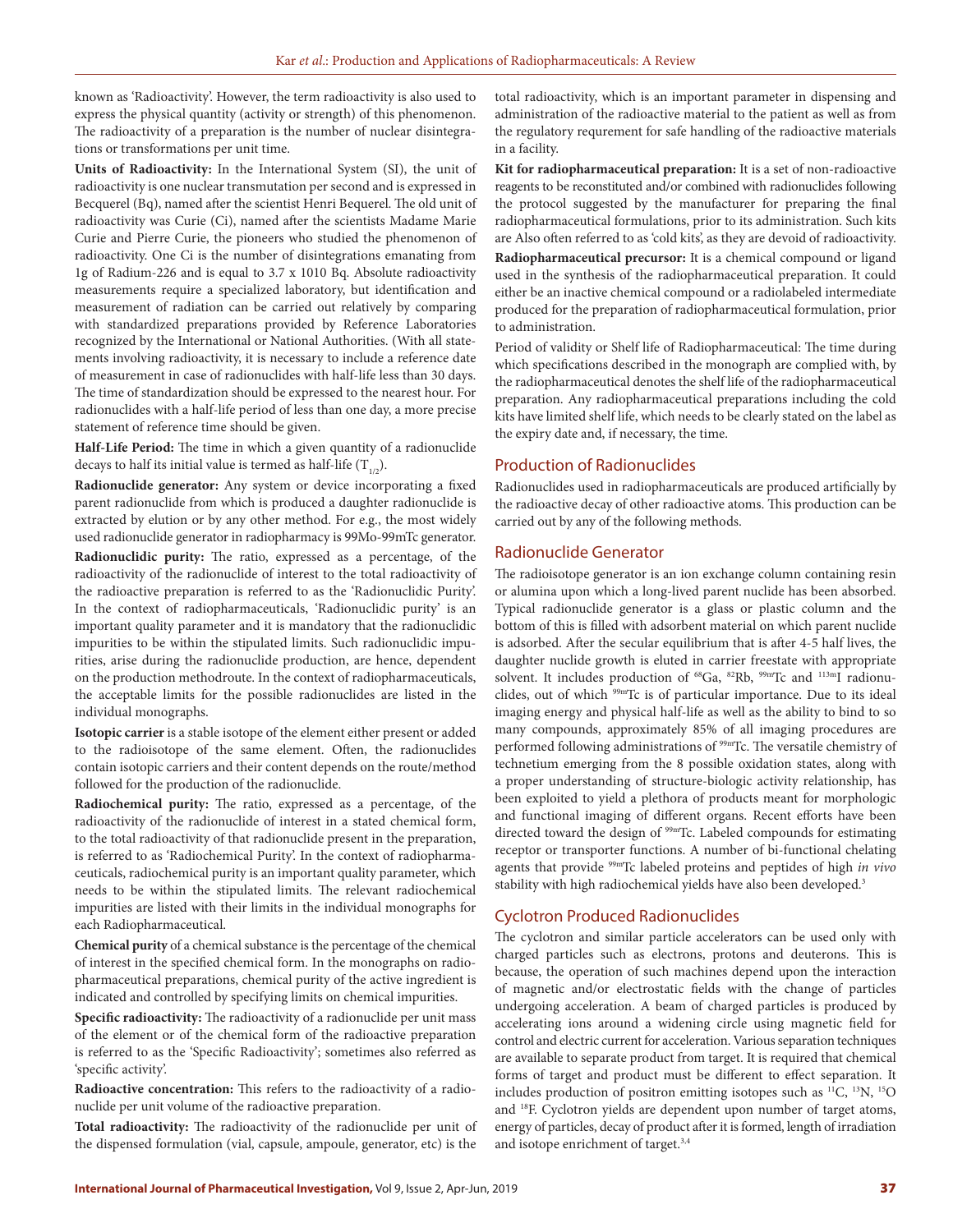## Cyclotron Produced

An example of this method is production of  $^{22}$ Na, where a target of  $^{24}$ Mg is bombarded with deuterons, i.e.

> $^{24}Mg + ^2H$ H  $^{22}Na + ^4He$

A deuteron is the second most common isotope of hydrogen, i.e. 2 H. When it collides with a <sup>24</sup>Mg nucleus, a <sup>22</sup>Na nucleus plus an alpha particle is produced. The target is exposed to the deuterons for a period of time and is subsequently processed chemically in order to separate out the <sup>22</sup>Na nuclei.<sup>5</sup>

## Pile Produced Isotope

Most of the radioactive materials produced today for use in industry, academic research and medicine are produced in a nuclear pile (nuclear reactor). Uranium fission reaction produces a large supply of neutrons. One neutron for each uranium atom, undergoing fission is used to sustain the reaction. The remaining neutrons are used either to produce plutonium or used to produced radioactive products by causing the neutrons to interact with specific substances, which have been inserted into the pile, the latter process being known as neutron activation. Production of  $133$ Xe,  $99$ Mo and  $131$ I is carried out by this method.<sup>6</sup>

## Thermal Neutron Reactor-produced Radioisotope

For thermal neutron reactor-produced radioisotopes, reactor is source of thermal neutrons. An (n, gamma) reaction occurs. It causes increase of atomic weight by one and no change in atomic number. Same element is therefore present.7

E.g. 98Mo after reaction produces 99Mo.

### Commonly used Radiation Sources

There are many radiation sources used in healthcare system. The differences relate to the position of the radiation source; external beam radiation therapy is outside the body, brachytherapy uses sealed radioactive sources placed precisely in the area under treatment and systemic radioisotopes are given by infusion or oral ingestion.<sup>8</sup>

## External Beam Radiotherapy

The radiation is beamed into the tumor from outside the body for approximately two to three minutes for each treatment. External beam radiotherapy (EBRT) or teletherapy is the most common form of radiotherapy. The patient sits or lies on a couch and an external source of ionizing radiation is pointed at a particular part of the body. In contrast to internal radiotherapy (brachytherapy), in which the radiation source is inside the body, external beam radiotherapy directs the radiation at the tumour from outside the body.<sup>9</sup>

#### Image-guided, Intensity-modulated Radiation Therapy

Intensity-modulated Radiation Therapy (IMRT) is used to treat patients with prostate cancer, cancers of the head and neck and cancer at the base of the skull or parts of the brain. IMRT allows the tumor to be targeted with higher doses of radiation, particularly in the vicinity of critical structures, with greater potential for a cure and greater likelihood of limiting late complications from treatment. The incorporation of imageguided technology with IMRT allows doctors to track tumor position and location while the patient is actually on the treatment table. Imageguided IMRT affords more precise coverage, allowing doctors to respond immediately to any tumor movement and, if necessary, to recalculate the radiation fields during the treatment session.<sup>10</sup> Stereostatic Radiosurgery

A precise, single dose of radiation is delivered in cases where tumors of the brain are adjacent to critical areas, such as the brainstem, eyes or optic nerves. Stereotactic radiosurgery further minimizes the side effects associated with conventional radiation. A neurosurgeon is present during treatment to attach a halo-like frame to the scalp to assist with proper positioning. CyberKnife is a robotic system for stereotactic radiosurgery.<sup>11</sup>

## Stereostatic Radiotherapy

Similar to stereostactic radiosurgery, lower doses of focused radiation are delivered with pinpoint accuracy during a series of treatment sessions that usually last between eight to 10 days. This method of multiple treatments is called "fractionation." During treatment, a halo-like frame held in place by a mouthpiece helps position the head for treatment.<sup>12</sup>

#### Virtual Simulation and 3-Dimensional Radiation Therapy

The planning of radiation therapy treatment has been revolutionized by the ability to delineate tumors and adjacent normal structures in three dimensions using specialized CT and/or MRI scanners and planning software.

Virtual simulation, the most basic form of planning, allows more accurate placement of radiation beams than is possible using conventional Xrays, where soft-tissue structures are often difficult to assess and normal tissues difficult to protect.

An enhancement of virtual simulation is 3-dimensional conformal radiation therapy (3DCRT**)**, in which the profile of each radiation beam is shaped to fit the profile of the target from a Beam's Eye View (BEV) using a Multileaf Collimator (MLC) and a variable number of beams.<sup>12</sup> When the treatment volume conforms to the shape of the tumor, the relative toxicity of radiation to the surrounding normal tissues is reduced, allowing a higher dose of radiation to be delivered to the tumor than conventional techniques would allow.<sup>13,</sup>

### Volumetric Modulated Arc Therapy (VMAT)

Volumetric Modulated Arc Therapy (VMAT) is a new radiation technique, which can achieve highly conformal dose distributions on target volume coverage and sparing of normal tissues. The specificity of this technique is to modify the three parameters during the treatment. VMAT delivers radiation by rotating gantry (usually 360° rotating fields with one or more arcs), changing speed and shape of the beam with a Multi-Leaf Collimator (MLC) ("sliding window" system of moving) and fluence output rate (dose rate) of the medical linear accelerator. VMAT also has the potential to give additional advantages in patient treatment, such as reduced delivery time of radiation, compared with conventional static field Intensity Modulated Radiotherapy (IMRT).<sup>14</sup>

### Particle Therapy

In particle therapy (proton therapy being one example), energetic ionizing particles (protons or carbon ions) are directed at the target tumor. The dose increases while the particle penetrates the tissue, up to a maximum (the Bragg peak) that occurs near the end of the particle's range and it then drops to (almost) zero. The advantage of this energy deposition profile is that less energy is deposited into the healthy tissue surrounding the target tissue.<sup>15</sup>

### Auger Therapy

Auger Therapy (AT) makes use of a very high dose of ionizing radiation in situ that provides molecular modifications at an atomic scale. AT differs from conventional radiation therapy in several aspects; it neither relies upon radioactive nuclei to cause cellular radiation damage at a cellular dimension, nor engages multiple external pencil-beams from different directions to zero-in to deliver a dose to the targeted area with reduced dose outside the targeted tissue/organ locations. Instead, the *in-situ* delivery of a very high dose at the molecular level using AT aims for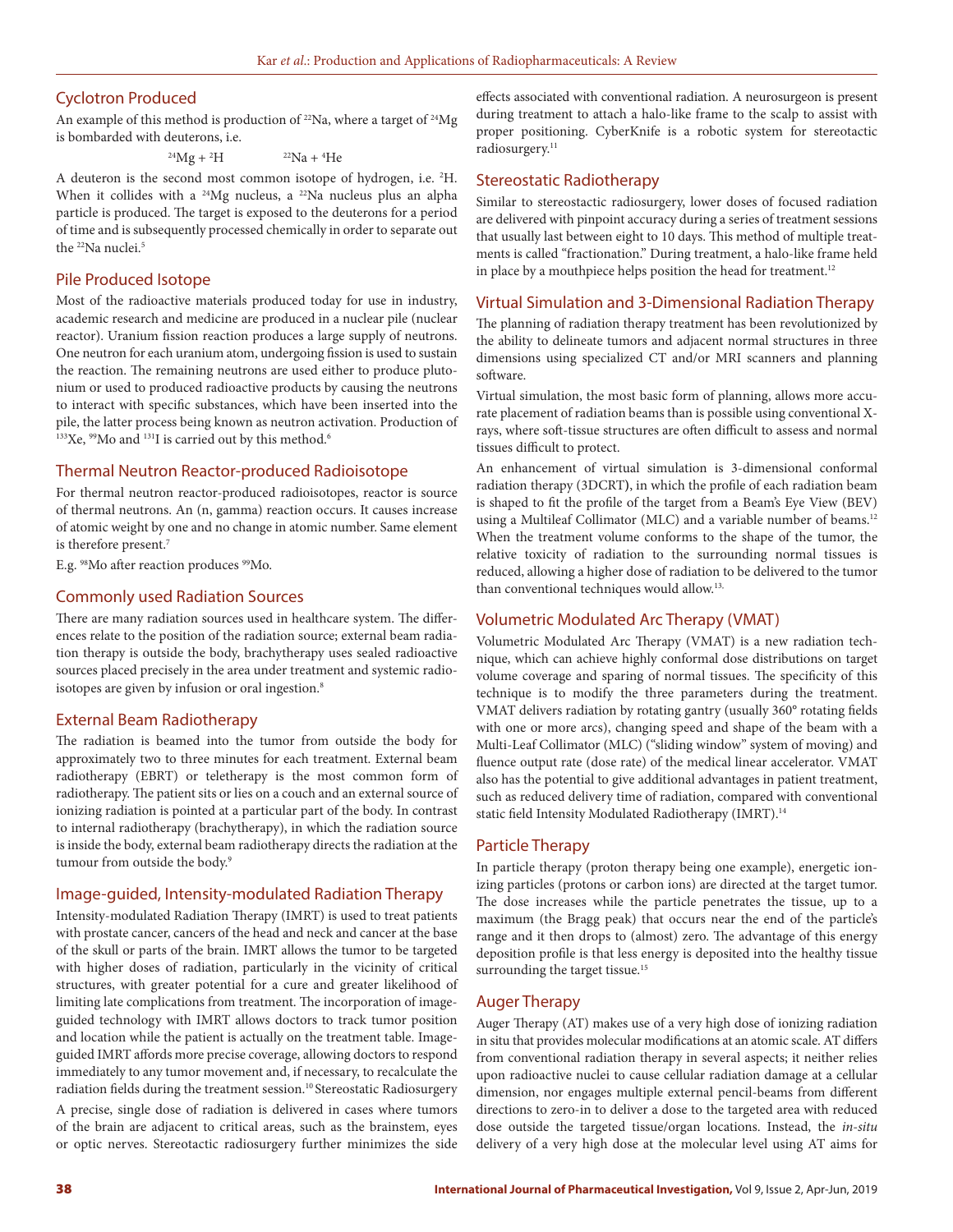in situ molecular modifications involving molecular breakages and molecular re-arrangements such as a change of stacking structures as well as cellular metabolic functions related to the said molecule structures.16

## Total Body Irradiation (TBI)

Patients who are awaiting a bone-marrow or stem-cell transplant can receive this important preparatory treatment. When combined with chemotherapy, TBI is used to suppress the immune system and eliminate any pre-existing tumor cells. TBI treatments can last anywhere from 20 to 60 min. Additional time may be needed for treatment planning and simulation. The specific amount of radiation the doctor prescribes is divided into a number of doses and may be given one or more times a day for one to four days, depending on the individual case. A specially designed stand may be used for support during treatment. The stand includes a bicycle seat and hand grips for support. Alternatively, a patient may be treated lying on a stretcher.<sup>17</sup>

## Prostate seed implants (Brachytherapy)

An advanced form of radiation therapy, also called brachytherapy, uses radioactive seed implants to treat early prostate cancer. In this minimally invasive procedure, doctors use ultrasound-guided needles to insert tiny radioactive seeds (Iodine 125 or Palladium 103) into the prostate gland. The seeds emit low-energy gamma rays that specifically target cancer cells in the prostate. The seeds lose 90 percent of their radioactivity within a few months following the implant and within a year they are considered inert or not active.18

## Deep inspiration breath-hold

Deep Inspiration Breath-hold (DIBH) is a method of delivering radiotherapy while limiting radiation exposure to the heart and lungs. It is used primarily for treating left-sided breast cancer. The technique involves a patient holding their breath during treatment. There are two basic methods of performing DIBH: free-breathing breath-hold and spirometry-monitored deep inspiration breath hold.<sup>19</sup>

## Diagnostic Imaging Technique CT (Computer tomography)

The principal of CT is the measuring of the spatial distribution of physical material to be examined from different directions and to compute superposition free images from this data. It is basically a technique of X-ray photography by which a single plane of a patient is scanned from various angles in order to provide a cross-sectional image of the internal structure of that plane. A CT scan has many diagnostic clinical applications. It improves the diagnosis accuracy by delineating details of the organs including soft tissues and bones. CT scan can provide information about the spread of an infection or tumors to different body parts and can assist surgical interventions, biopsies and radiotherapies.<sup>20</sup>

## MRI (Magnetic Resonance Imaging)

An MRI is similar to a Computerized Topography (CT) scanner in that it produces cross-sectional images of the body. Looking at images of the body in cross section can be compared to looking at the inside of a loaf of bread by slicing it. Unlike a CT scan, MRI does not use X-rays. Instead, it uses a strong magnetic field and radio waves to produce very clear and detailed computerized images of the inside of the body. MRI is commonly used to examine the brain, spine, joints, abdomen and pelvis. A special kind of MRI exam, called Magnetic Resonance Angiography (MRA), examines the blood vessel.<sup>21</sup>

## Echography/Ultrasound

Ultrasound uses high-frequency sound waves to look at organs and structures inside the body. Health care professionals use them to view the heart, blood vessels, kidneys, liver and other organs. During pregnancy, doctors use ultrasound tests to examine the fetus. Unlike x-rays, ultrasound does not involve exposure to radiation. During an ultrasound test, a special technician or doctor moves a device called a transducer over part of your body. The transducer sends out sound waves, which bounce off the tissues inside your body. The transducer also captures the waves that bounce back. Images are created from these sound waves.<sup>22</sup>

## Nuclear Medicine

Nuclear medicine is a mainly medical diagnostic discipline for imaging metabolism and other functional processes in the human body. Prior to the imaging process a radioactively labeled tracer is administered to the patient. The strength of the technique lies in the fact that substances move to organ systems in very selective ways. Labeling these substances to radioactive tracers (particularly technetium) enables imaging of the distribution of such substances in the human body with the aid of gamma cameras or PET scanners. Three different modalities are available for this process: planar scintigraphy, SPECT (single photon emission computed tomography) and PET (positron emission tomography).<sup>23</sup>

## Planar Scintigraphy

It is the simplest available technique, yielding a two-dimensional projection image of tracer activity distribution in the human body. The technique is based on gamma radiation that is created in the decay process of a radionuclide.24

## SPECT (Single-photon Emission Computed Tomography)

It was developed on the basis of planar imaging, which involves gamma cameras taking series of planar shots during rotations around the patient. It generates three dimensional images of nuclear activity distribution, enabling the physician to view activity distributions in cross-sections of the human body.25

## PET (Positron Emission Tomography)

It has entered clinical practice in the last few decades. PET is an imaging technique whereby a radioactive isotope (a PET radionuclide) is administered into the patient's body. During decay, the isotope produces positrons (particles with the mass of electrons but with a positive charge). Electron and positron interaction causes the annihilation of both particles, releasing energy in the form of two gamma photons. The resulting gamma rays are detected by a ring of hundreds of detectors.26

### Intra-cavitary Therapy

Direct intra-cavitary administration is a means of deliver in radiopharmaceuticals in high concentration to tumors that are spread out over the serosal linings of cavities and tumors cell presents in the malignant effusions. In order to minimize leakage of the radionuclide from the cavity, it is usually given in the form of radio colloid. Intracavitary therapy is applied to the peritoneal, pleural and pericardial cavities as well as to cystic brain tumors and to the spinal canal. Colloidal <sup>198</sup>Au was formerly the most widely used agent, but the radionuclide emits unwanted gamma radiation, leading to unnecessary exposure of non-target tissue within the patient. The agents of choice are now  $32P$  and  $90Y$  radio colloids, with perhaps radio labeled antibodies having a wider role to apply in the future.<sup>27</sup>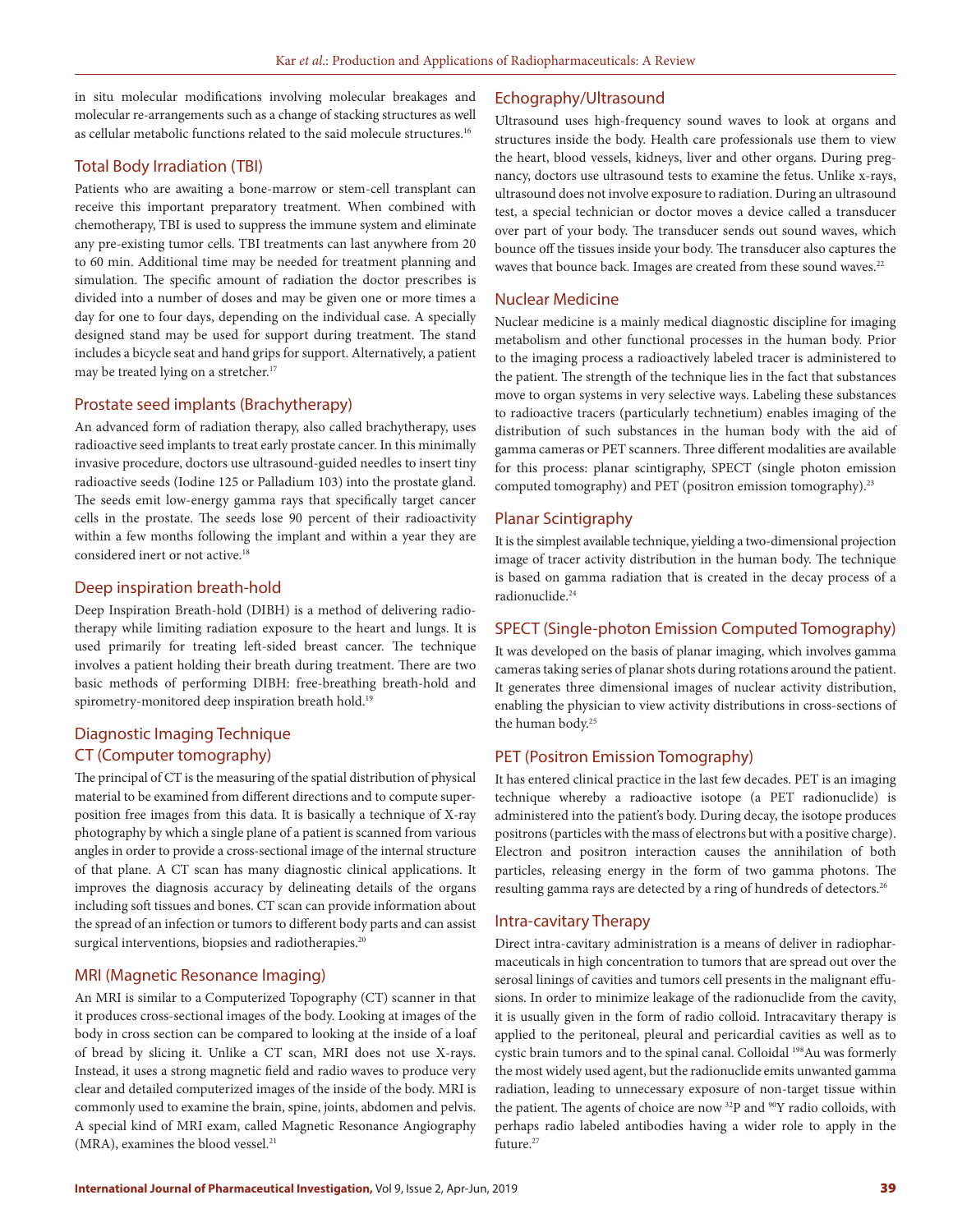#### Imagining Status

In recent years, scanning techniques have developed rapidly and are now among the most useful tools in diagnostic medicines. By means of scanning, tissues and organs can be visualized and such visualization facilitates the detection of abnormalities in their function. Radioactive materials are administered to the individual and distribution of the radioactive material in the body is measured by using imaging techniques.<sup>28</sup>

## Cardiovascular Imaging

Radiopharmaceuticals are useful in cardiac imaging as agents that provide information of regional myocardial blood perfusion. There administered to provide information at peak cardiac output. The study involves stressing the patient with exercise in a treadmill or giving an i.v. injection of dipyridamole. An injection of thallium chloride or technetium-99m (99mTc) labeled methoxy isobutyl isonitrile is then given an imaging is carried out.<sup>29</sup>

#### Bone Imaging

This method widely used in the diagnosis of benign and malignant, primary and metastatic bone tumors. Bone imaging radiopharmaceuticals consist of diagnostic (primarily single photon emitters) and therapeutic agents. The therapeutic radiopharmaceuticals are utilized on the basis of their particulate emissions (primarily Beta) and those are treated differently than the single photon bone imaging agents. For the *in vivo* studies, 99mTc labeled polyclonal human immunoglobulin (99mTc-HIG) was used as the radiopharmaceutical to demonstrate arthritic lesions by gamma scintigraphy. After the induction of arthritis in knee joints of rabbits, the radio-labeled microspheres loaded with DS were injected directly into the articular cavity and gamma scintigrams were obtained at periodic intervals to find the residence time of microspheres in the knee joints in order to determine the most suitable formulation.<sup>30</sup>

### Lung Imaging

The main purpose of the long imaging is the diagnosis of pulmonary emboli and to evaluate pulmonary perfusion and pulmonary ventilation and to assess pulmonary function prior to pneumonectomy. The agent used is 99mTc macro aggregated albumin. Iseri *et al*. prepared albumin and gelatin microsphere incorporating a tuberculostatic agent, rifampicin and its *in vivo* distribution was studied by causing its accumulation in the target organ, i.e., lung Bio-distribution was determined by intravenous administration of particles if 25-27microns 99mTc – labeled microspheres to Swiss mice. The radioactivity of lungs was compared with that of the liver, spleen, kidney, stomach and heart. The percentage accumulation was higher in the lungs than in the other organs for both albumin and gelatin microspheres.<sup>31</sup>

#### Renal Imaging

This is used to determine renal function, renal vascular flow and renal morphology. These are also used for evaluation of renal transplant patients for complication such as obstruction, infarction, leakage, tubular, necrosis and rejection. <sup>99mT</sup>C –diethylenetriaminepentaacitic acid and <sup>131</sup>I-ibdohippurate are commonly used radiopharmaceuticals.<sup>32</sup>

#### Spleen Imaging

Radiopharmaceuticals are used for spleen imaging for various purposes. Spleen imaging is performed by using <sup>99mT</sup>c-denatured erythrocytes. After a blood sample is withdrawn from the patient, the erythrocytes are labeled with 99mTc *in vitro*; the labeled cells are denatured by heating at 49.5°C for 15 min following reinjection into the patient, the cells are

then taken of by the spleen. Imaging with <sup>99mT</sup>C-denatured erythrocytes is used to detect spleen nucleus.<sup>33</sup>

## Imaging of Inflammatory Lesions

Scintigraphic imaging of inflectional inflammation is a powerful diagnostic tool in the management of patients with infectious or inflammatory diseases. Many radiopharmaceuticals have been introduced for the scintigraphic demonstration of infectious and inflammatory lesions. They can be classified into two major categories according to their specificity. Specific radiopharmaceuticals include *in vitro* labeled leukocytes, radio-labeled monoclonal antibodies and receptor specific small proteins and peptides. Non-specific radiopharmaceuticals include, radio-labeled nanocolloids, liposomes, macro molecules such as human immunoglobulin, dextran and human serum albumin.<sup>34</sup>

## Gastrointestinal Imaging

Latex particles coated with either amino or carboxyl group can be efficiently labeled with <sup>99mT</sup>c and used in the studies of gastrointestinal function. Ercan *et al*. prepared 99mTc-labeled mono-disperse latex particles coated with amino or carboxyl groups for studies of GI function.<sup>35</sup>

#### Brain Imaging

Brain imaging is performed using radiopharmaceuticals by single photon emission computed tomography (SPECT) and positron emission tomography (PET). SPECT and PET radiopharmaceuticals are classified according to blood-brain-barrier (BBB) permeability, cerebral perfusion and metabolism receptor-binding and antigen antibody binding. The blood brain barrier SPECT agents, such as  $^{99m}$ Tc-DTPA,  $^{201}$ Ti and  $^{67}$ Ga-citrated are excluded by normal brain cells but enter into tumor cell because of altered BBB. The radiopharmaceuticals uptake into tumor cells was rapid and temperature and pH-dependent. The radioactivity concentration in tumor cells varied from 10 to 33% of the total activity following 30 min incubation at 37° (pH 7.4). In comparison, accumulation of the radiopharmaceuticals into normal brain and pancreatic tissue remained relatively low. Imaging of brain tumors require a disrupted BBB, however, it is intact in the early stages of brain tumor growth, when diagnosis is most critical. Relative to normal brain, brain tumor cells frequently over express peptide receptors, such as the receptor for epidermal growth factor (EGF). Peptide radiopharmaceuticals such as radio labeled EGF could be used to image early brain tumors.<sup>36</sup>

#### Optical Imaging

Optical imaging is a technique based on interference and the bending of light that is fired onto a body or tissue from a laser or infrared light source. The body is injected with proteins marked by, for example, a fluorescent marker. Optical imaging may be subdivided into diffusion and ballistic imaging systems. Since the penetrability of the body in relation to light is relatively small, optical imaging is unsuitable in certain contexts, for example organ examinations.<sup>37</sup>

# Therapeutic Applications of Radiopharmaceuticals treatment of Hyperthyrodism

131-iodine is used extensively for the treatment of hyperthyroidism. Upon oral administration of the radionuclide, approximately 60% of the radioactivity is taken up by the overactive gland. The principal disadvantage of the radioiodine therapy is the high incidence of early and late hypothyroidism, making it necessary to monitor patients adequately after treatment. As a consequence, treatment is no longer restricted to older patients and now adolescencents and even children, being treated with radio iodine.<sup>38</sup>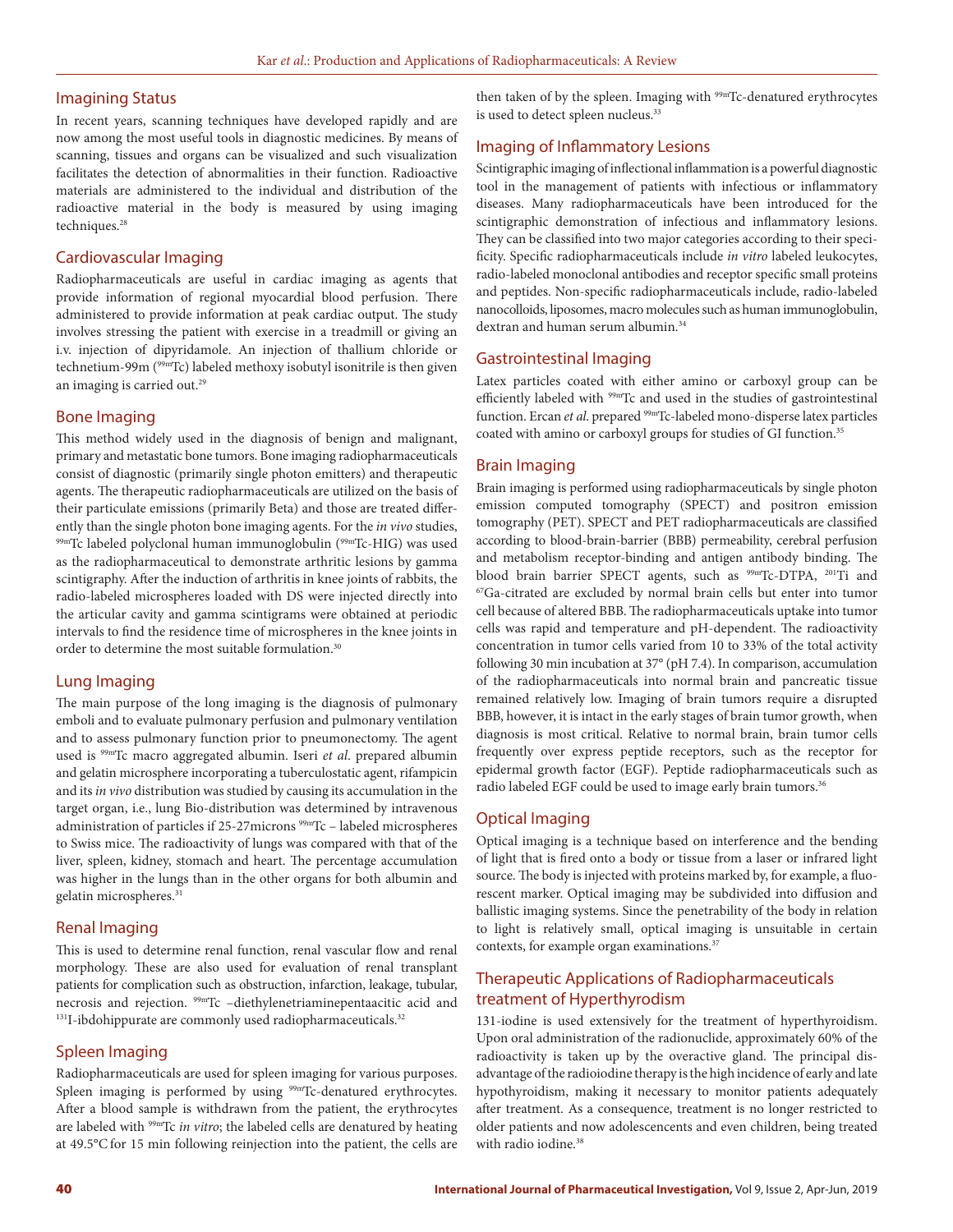## Treatment of Thyroid Carcinoma

Radioiodine has been used for several decades in the treatment of differentiated thyroid carcinoma, a tumor which metastases to bone, lungs and other soft tissues. However, it is sloe growing and the prognosis is relatively good, allowing long term follow up treated patients. Repeating radionuclide imaging with radioiodine can assess response to therapy and, if necessary, further therapeutic dosages of 131I may be required in advanced or resistant cases.<sup>39</sup>

#### Treatment of Neuroendocrine Tumors

Metaiodobenzyleguanidine is similar in structure to the adrenergic neuron blocker guanethidine and the neurotransmitter nor-adrenaline. Due to the structural similarity, it is taken of by the adrenal medulla and other tissues with rich sympathetic innervations but unlike nor-adrenaline it is not metabolized and is largely excreted unchanged in the urine. 131I-metaiodobenzyleguanidine (131I-MIBG) has been used with success in the treatment of neuroendocrine tumors such as neuroblastoma, carcinoid tumors and meduliary carcinoma of the thyroid. Several other agents are being investigated as alternatives to 131I-MIBG and include 161-Terbium-diethylenetriaminepentaacetic acid-octreotide and 111-Indium-diehylnetriaminepentaacetic acid (111In-DTPA) for tumors containing somatostatin receptors.<sup>40</sup>

## Treatment of Bone Tumors

Bone metastases are a common finding in patients suffering from cancers of the prostate, breast and lungs and in these patients control of bone pain is a significant clinical problem. External beam radiotherapy, in combination with analgesic drugs, remains the mainstay of treatment but the proportion of the body that can be treated is limited. Several beta emitting radionuclides, in a variety of chemical forms, can be used for the treatment of bone metastases. <sup>32</sup>P, <sup>89</sup>Sr, 186-Rhenium and 153-Samaraum have been carried out.41

#### Treatment of Myeloeproliferative Diseases

 $32P$  has been used for more than 50 years in the treatment of a variety of haematological disorders. Following intravenous injection, 32P as the orthophosphate, is concentrated selectively by rapidly proliferating tissue and there is also bone uptake. In this way, a significant radiation dose is delivered to the bone narrow and results in growth retardation of the haemopoetic cell lines. The primary application of <sup>32</sup>P is in the treatment of polycythaemia rubra vera. In this condition there is an abnormal increase in the number of red cells in the circulation. However, treatment with phlebotomy, radioactive phosphorus or chemotherapy all results in significant increase in life expectancy.<sup>42</sup>

# Advantages of Radiopharmaceuticals in Healthcare System

- It can be used as diagnosis and treatment of patient.
- It can provide fast onset of pain relief.
- It is common to cure cancer.
- Can treat multiple disease sites.
- Widely available mode of treatment.
- Directly treats tumor, especially useful for bone metastasis.
- Single dose is effective for some patients.
- Nuclear medicine tests can be performed on children.
- Nuclear medicine procedures have no side effects and are completely safe.<sup>42</sup>

## Disadvantages of Radiopharmaceuticals in Healthcare System

- When multiple fractions are given, it may produce prolonged inconvenience and discomfort for patients.
- Higher doses of head and neck radiation can be associated with cardiovascular complication, thyroid dysfunction and pituitary axis dysfunction.
- Nuclear medicine tests are non-recommended for pregnant women, because unborn babies have a greater sensitivity to radiation than children or adults.
- Filling in patient's teeth, dental braces and permanent bridges may cause some distortion around the mouth area.
- Can produce some allergic reactions.
- It has a radiation risk.
- Myelosupression may occur, especially with prior chemotherapy.<sup>43</sup>

#### **CONCLUSION**

Nowadays there are different types of radiopharmaceuticals are available and having an important role in diagnosis of disease. Recently, however, there has been a significant growth of this branch of nuclear medicine with the introduction of a number of new radionuclides and radiopharmaceuticals for the treatment of metastatic bone pain, neuroendocrine and other tumors. Today the field of radionuclide therapy is going through an extremely interesting and exciting phase and is poised for greater growth and development in the coming years.

## **ACKNOWLEDGEMENT**

The author is thankful to Prof.(Dr.) S.C. Dinda, Professor of Pharmaceutics, College of Pharmacy, Teerthanker Mahaveer University, Delhi Road, Moradabad (U.P.) India-244001 for providing necessary information to frame the article.

## **CONFLICT OF INTEREST**

The authors declare no conflict of interest.

## **REFERENCES**

- 1. Markus M, Wolfgang W. Imaging Biomarkers or Biomarker Imaging?. Pharmaceuticals. 2014;7(7):765-78. doi:10.3390/ph7070765
- 2. Venugopal V. Societal Application of Nuclear Technology in health care, Industry and Water Resource Management in India. Energy Procedia. 2011;7:553-9.
- 3. Reetesh M, Richa B, Sonam J. A Review on Therapeutic Approach of Radiopharmaceutical in Health Care System. International Journal of Pharmaceutical and Biological Archives. 2012;3(3):487-92.
- 4. Frank R. Radiochemistry and Radiopharmaceutical Chemistry for Medicine. Radiochemistry and Nuclear Chemistry: Encyclopedia of life support systems and UNESCO. 2010;2:63-94.
- 5. Chourasia MK, Ashawat MS, Neeti J, Chalasani KB, Jain RK, Sabitha M, *et al*. Radiopharmaceuticals: Preparation, Evaluation and Application, Indian. J Pharm Science. 2003;65(5):439-49.
- 6. Vera-Rulz H. Radiopharmaceuticals as therapeutic agents in Medical care and Treatment: A new IAEA research programme assists countries interested in the use of improved radiopharmaceuticals for medical therapy. IAEA Bulletin. 1993;35(1):24-7.
- 7. Sudipta C, Vimalnath KV, Rajeswari A, Ajit S, Sharma HD, Kamaleswaran K, *et al.*  Preparation, Evaluation and first clinical use of 177Lu – Labeled hydroxyapatite particles in the treatment of Rheumatoid arthritis: Utility of cold kits for convenient dose formulation at hospital radio-pharmacy. J Label Compd Radiopharm. 2014;57(7):453-62.
- 8. Reetesh M, Richa B, Sonam J. A Review on Therapeutic Approach of Radiopharmaceutical in Health Care System. Int J Pharma and Bio Archi. 2012;3(3):487-92.
- 9. Wynn AV, Timothy JH. Therapeutic Radiopharmaceuticals. Chem Rev. 1999;99(9):2269-92.
- 10. Maecke HR, Reubi JC. Somatostatin receptors as targets for nuclear medicine imaging and radionuclide treatment. J Nucl Med. 2011;52(6):841-4.
- 11. Graham MM. Clinical molecular imaging with radiotracers: Current status. Med